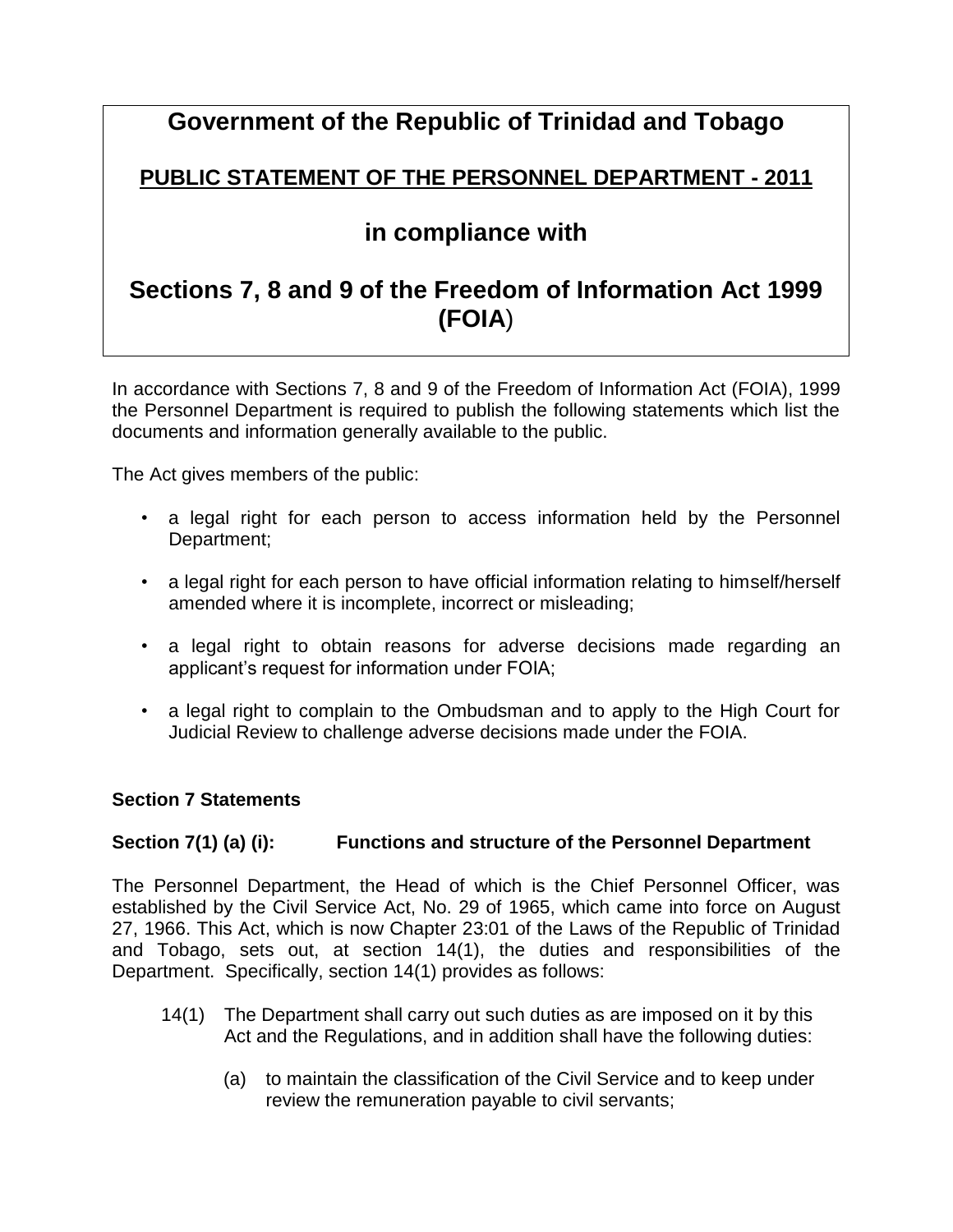- (b) to administer the general regulations respecting the Civil Service;
- (c) to provide for and establish procedures for consultation and negotiation between the Personnel Department and an appropriate recognised association or associations in respect of:
	- (i) the classification of offices;
	- (ii) any grievances;
	- (iii) remuneration; and
	- (iv) the terms and conditions of employment.

The Personnel Department is also empowered to perform the above functions under similar provisions found in the following Acts:

- The Education Act, Chap. 39:01;
- The Police Service Act, Chap. 15:01;
- The Fire Service Act, Chap. 35:50;
- The Prison Service Act, Chap. 13:02.

These Acts all provide for consultation and negotiation between the Personnel Department and appropriate recognised associations representing the public officers in the respective Services with regard to the same matters as are specified above and listed at section 14(1) of the Civil Service Act. These Acts also provide for the procedures to be followed where negotiations result in agreement or disagreement between the parties.

Under the Statutory Authorities Act, Chap. 24:01, the abovementioned functions which are specified under the Civil Service Act, are also the responsibility of the Personnel Department. However, where no agreement is reached after consultation and negotiation, the dispute is dealt with in accordance with the procedure relating to disputes as contained in the Industrial Relations Act (IRA), Chap. 88:01.

The Chief Personnel Officer, as Head of the Personnel Department, is deemed by section 2(4)(a) of the IRA, to be the Employer, for purposes of the said Act, of any worker employed by the Government and by section 2(5) to be the Employer of any worker employed by the Municipal Corporations.

The clients of the Personnel Department include public officers, officers of Statutory Authorities under the Statutory Authorities Act and workers, as defined by the IRA, who are in the employ of the Government or the Municipal Corporations.

Over time, the Department's functions have expanded to include responsibility for:

 secretariat and technical services to the Salaries Review Commission (SRC) established by section 140 of the Constitution of the Republic of Trinidad and Tobago;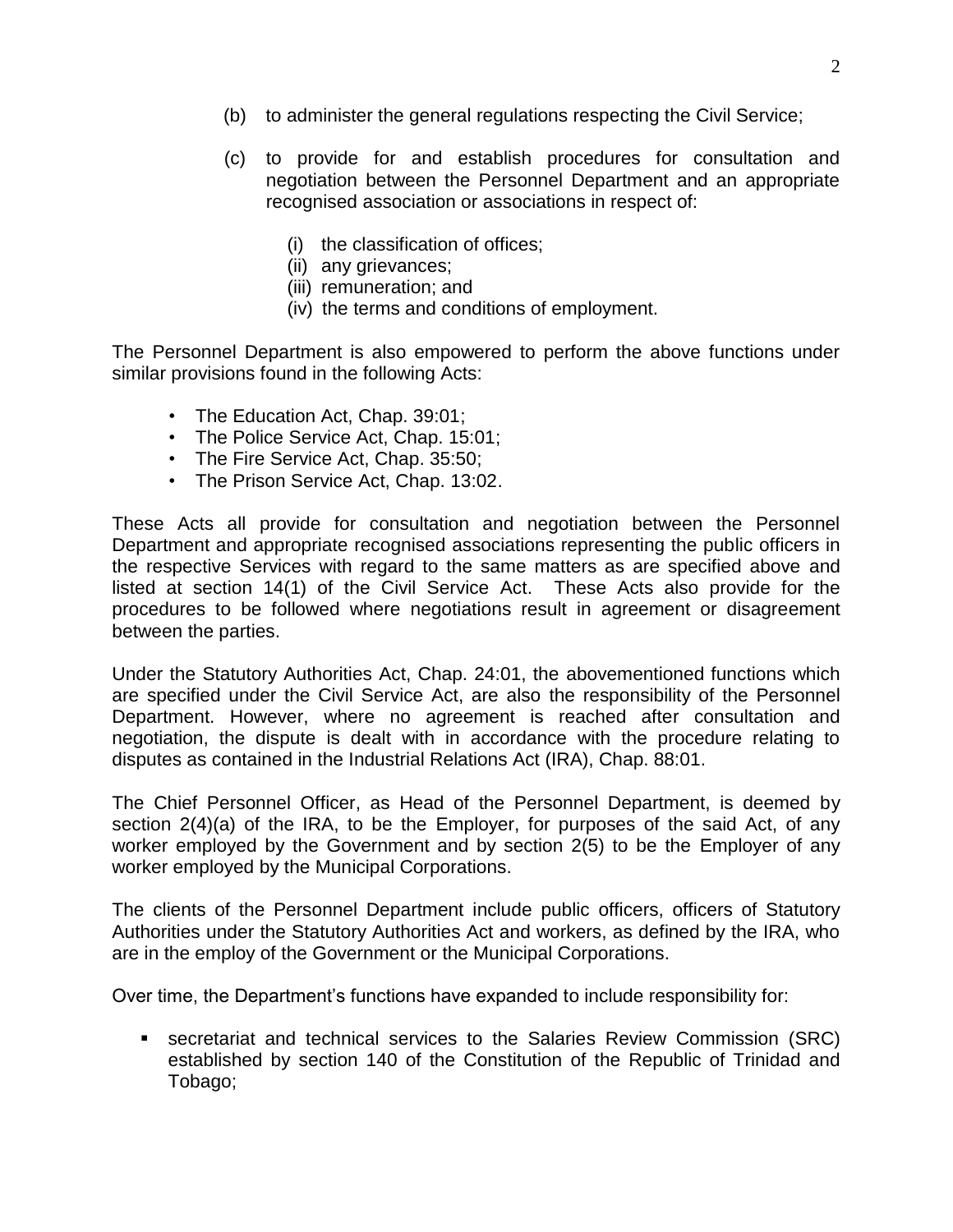- secretariat and technical services to the Committee of Cabinet Ministers responsible for monitoring salary and wage negotiations and remuneration arrangements of employees in the public sector**;**
- management of the Training Fund for daily-rated employees represented by the National Union of Government and Federated Workers (NUGFW); and
- administration of the Group Health Plans for daily-rated employees and monthlypaid officers and certain office holders within the purview of the SRC.

### **The Salaries Review Commission**

The SRC, comprising a Chairman and four members who are appointed by the President of the Republic of Trinidad and Tobago, is required by section 141 (1) of the Constitution to review, with the approval of the President of the Republic of Trinidad and Tobago, the salaries and other conditions of service of the President, members of Parliament and the holders of various prescribed offices including top managers in the Public Service.

#### **The Ministerial Committee**

The Committee of Cabinet Ministers responsible for public sector negotiations, oversees negotiations between organisations that operate mainly with public funds and trade unions/associations, and issues guidelines for such negotiations and for the remuneration of non-unionised employees. The Committee also provides guidelines on the implementation of job evaluation, restructuring and any other exercises which have significant financial implications.

### **The Personnel Department - A Central Human Resource Management Agency**

As a central Human Resource Management agency, the Personnel Department is involved in the following activities:

- formulating policy in areas of Human Resource Management which are not within the purview of the Service Commission. (By a recent decision of Cabinet, the Department is now responsible for the formulation of policies in those areas of Human Resource Management which fall within its purview only);
- formulating specific public sector policies in areas such as Occupational Safety and Health, and the development of guidelines for the Public Service on the treatment of persons afflicted with HIV/AIDS and other life threatening diseases;
- advising on and reviewing the legal and regulatory framework for aspects of Human Resource Management in the Public Service;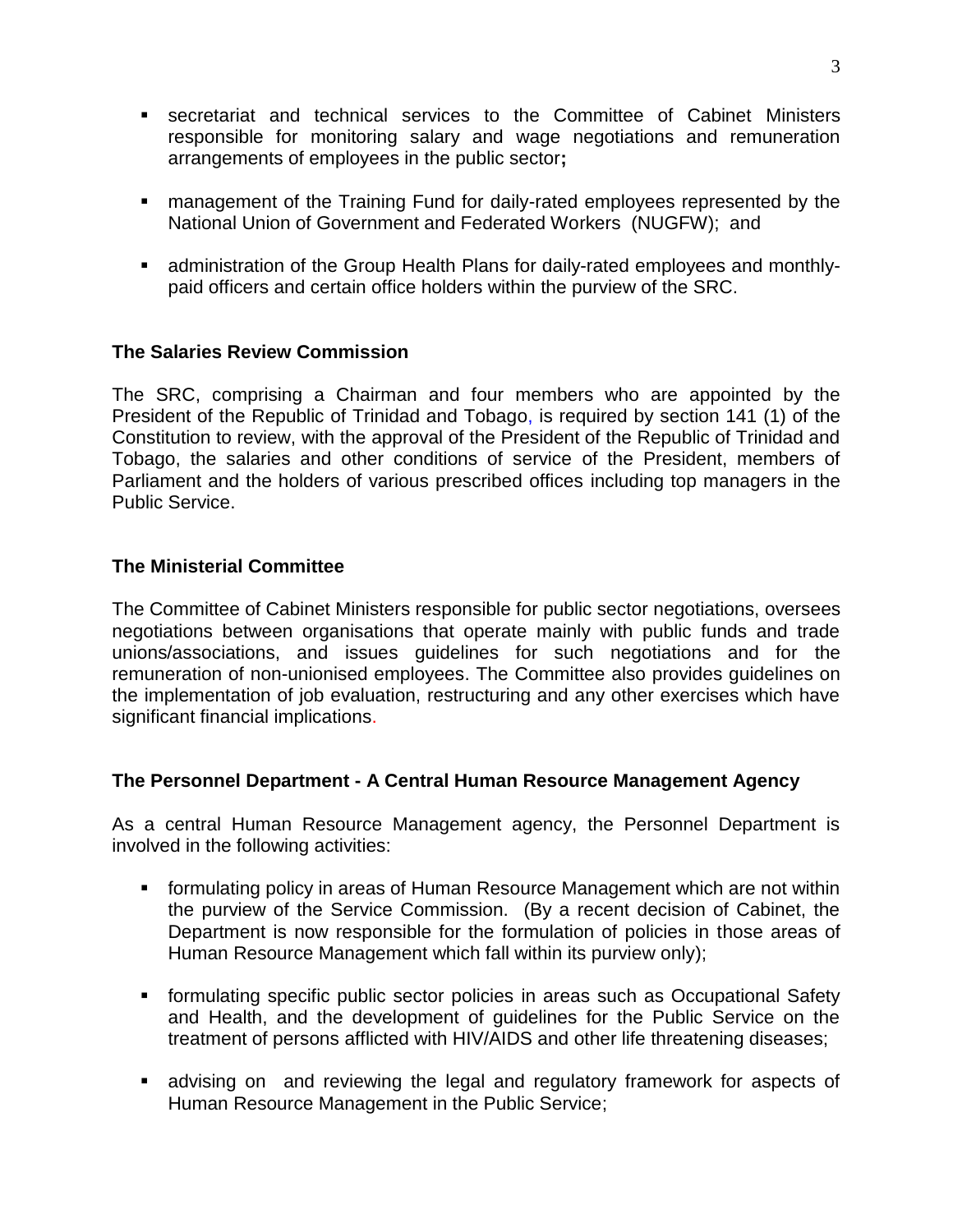- providing advisory and consultative services in the sphere of Human Resource Management to Ministries and Departments;
- facilitating the implementation of specific strategic Human Resource Management initiatives in the Public Service; and
- monitoring and auditing the practice of human resource management in line agencies.

The terms and conditions of employment of persons employed on contract are, by decision of Cabinet, determined by the Personnel Department.

### **The Department's Vision and Mission Statements are as follows:**

- **Vision: To be the model provider of contemporary human resource management and industrial relations solutions in the public sector.**
- **Mission: To excel in the development of quality Human Resource Management policies, systems and solutions and in the application of industrial relations best practices for the wellbeing of the Public Service and the nation.**

To enable the Department to fulfill its legal and administrative responsibilities as well as to meet the challenges flowing from its strategic plan to be a Central Human Resource Management Agency for the public sector, a review of the structure of the Department was undertaken during the Department's strategic review.

The Department at present is structured along functional lines and comprises the following Divisions, the names of which are indicative of their areas of responsibility:

- Compensation Management
- Benefits Management
- Industrial and Labour Relations
- Human Resource Policy, Planning and Research
- Legal Services
- Human Resource Management Services
- Corporate Services

## **Section 7(1) (a) (ii): Categories of documents in the possession of the Personnel Department**

- 1. Administrative files used in the daily operations of the Department
- 2. Personnel files
- 3. Files dealing with accounting and financial management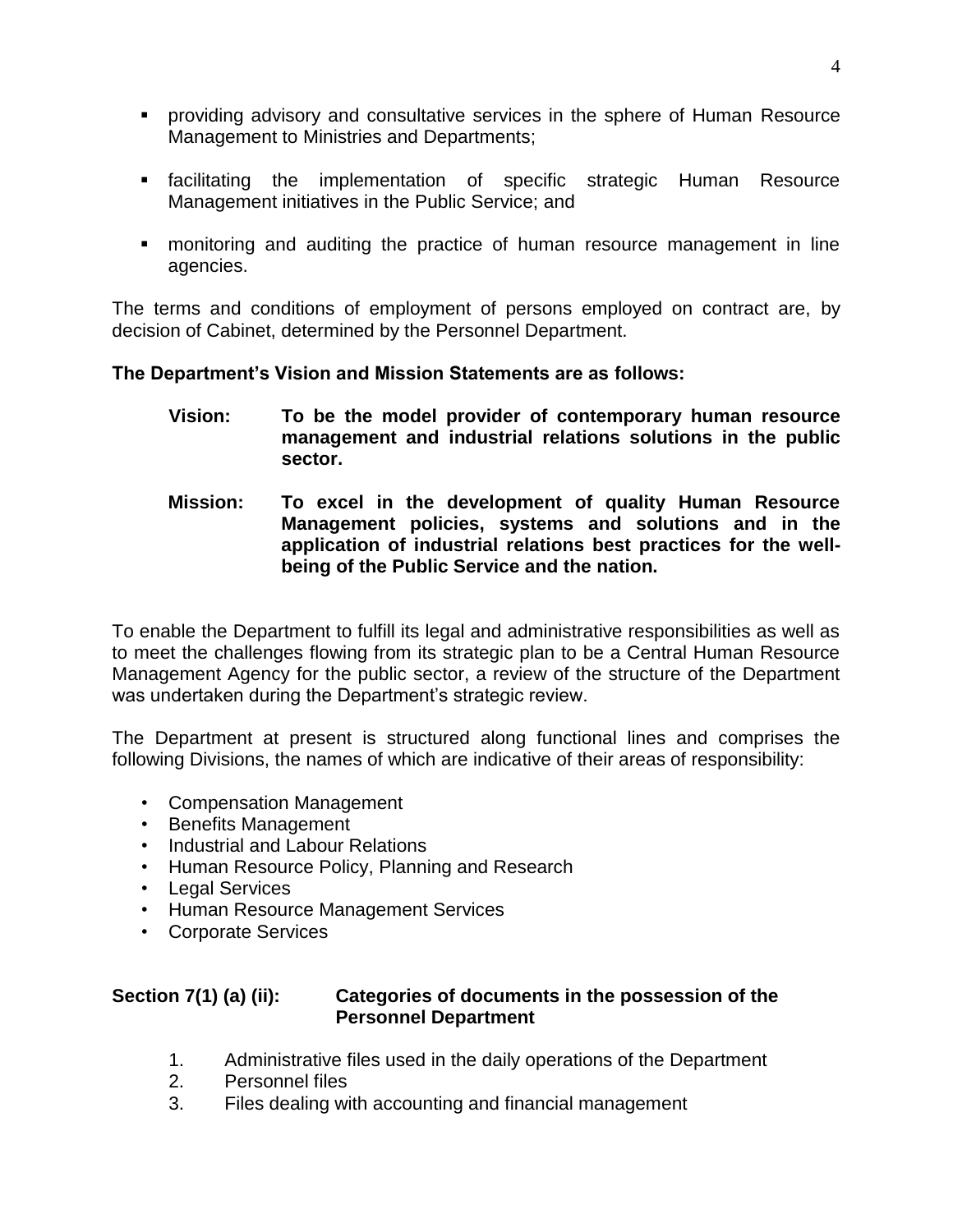- 4. Files dealing with official correspondence
- 5. Financial records
- 6. Cabinet documents
- 7. Development Programme files
- 8. Policy files
- 9. Strategic Plan of the Personnel Department
- 10. Training/Human Resource Development Plans for the Personnel **Department**
- 11. Legislation and legal instruments
- 12. Legal opinions and related matters
- 13. Minutes/Agenda of meetings
- 14. Files dealing with circulars, memoranda, notices, bulletins
- 15. Files dealing with official functions, conferences and events hosted and attended by the Personnel Department
- 16. Personnel Department Newsletter
- 17. Files relating to contract employment
- 18. Vision & Mission statements
- 19. Memoranda of Agreement
- 20. Collective Agreements
- 21. Class Specifications in respect of offices in the Civil Service and Statutory Authorities subject to the Statutory Authorities Act
- 22. Job Specifications and Descriptions in respect of offices in the Teaching, Fire, Prisons, Police, Judicial and Legal Service and Sugarcane Feeds **Centre**

# **Section 7 (1) (a) (iii): Material prepared for publication or inspection**

- 1. Personnel Department (Office of the Chief Personnel Officer): Role, Responsibilities and Functions
- 2. Manual of Terms and Conditions of Employment
- 3. Guidelines for the Administration of Devolved Functions
- 4. Reports prepared by the Salaries Review Commission
- 5. Employee Assistance Programme (EAP) Policy for the Public Service of Trinidad and Tobago
- 6. Guidelines for the Administration of the Employee Assistance Programme (EAP) for the Public Service of Trinidad and Tobago
- 7. Branching Out A Guide to VTEP
- 8. Documents of Sessions of the Industrial Relations Management Roundtable:
	- *i. The Industrial Court and the Principles of Equity*
	- *ii. Violence in the Workplace*
- 9. Manuals on the Performance Management system:
	- *i Discussing Performance: A Programmed Learning Text*
	- *ii Shaping Performance: A Manual for Performance Management in the Public Service*
- 10. Training Policy for the Public Service of Trinidad and Tobago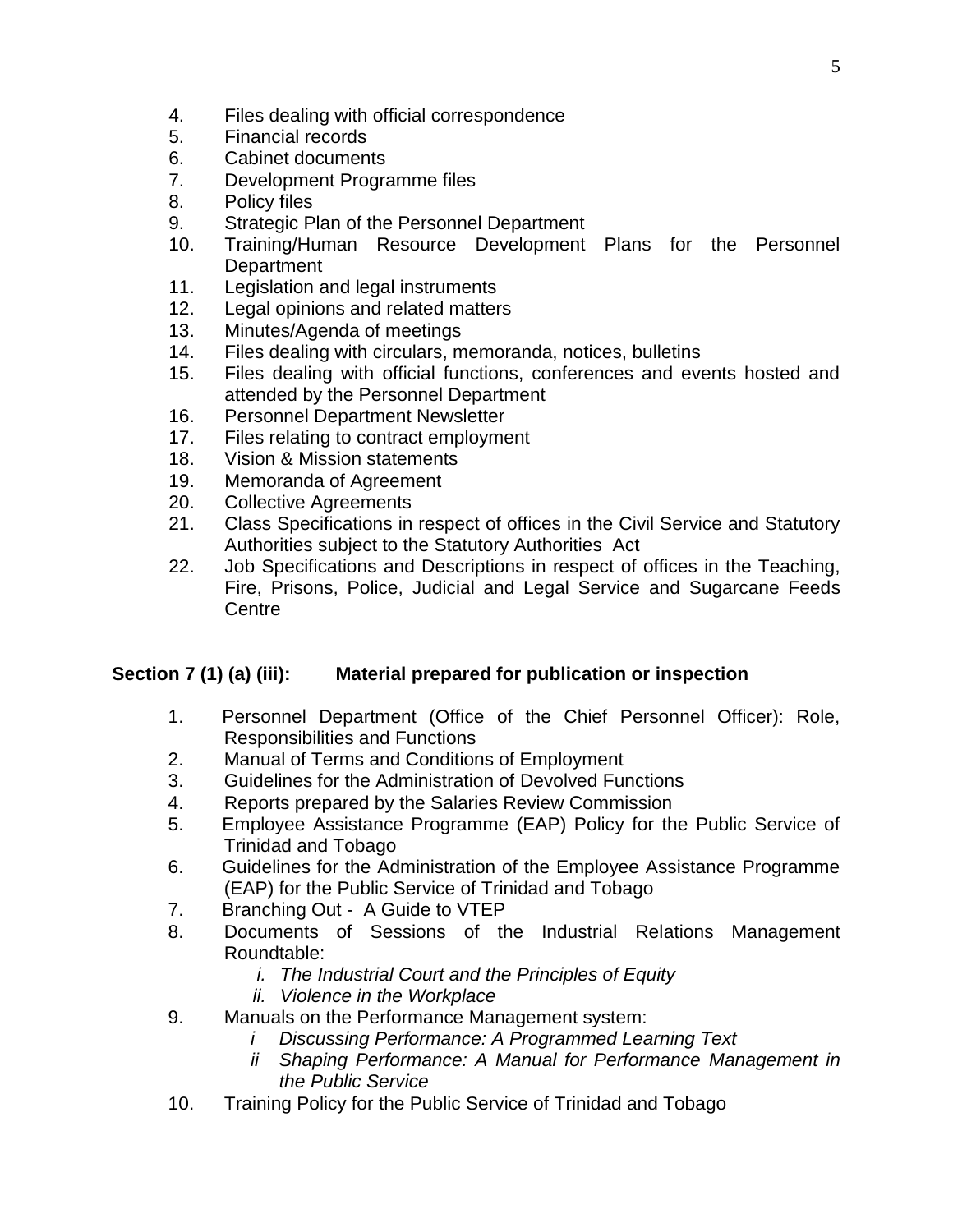11. Guidelines for Managing HIV/Aids in the Public Service

## **Section 7 (1) (a) (iv): Literature available by subscription**

• This section is not applicable at this time.

## **Section 7 (1) (a) (v): Procedure to be followed when accessing a document from the Public Authority**

*General Procedure*

It is the policy of the Personnel Department to respond to all requests for information, both oral and written. However, in order to have the rights given by the FOIA (for example, the right to challenge a decision if a request for information is refused), the request must be made in writing. In order to access information that is not readily available in the public domain, the applicant must, therefore, complete the appropriate form, *Request for access to Official Documents,* available at the Personnel Department, Valpark Building, 76-78 St. Vincent Street, Port of Spain or any Public Authority.

*Addressing Requests*

To facilitate prompt handling of the request, such a request must be addressed to the Designated Officer of the Personnel Department.

*Details to be included in the Request*

Applicants are asked to provide details that would allow for ready identification and location of the records that are being requested. If insufficient information is provided, clarification will be sought from the applicant. If the applicant is uncertain as to the details to be included, the Designated Officer will assist.

### **Requests not handled under the FOIA**

A request under the FOIA will not be processed to the extent that it asks for information, for example, material contained within Acts and Legal Notices, and Gazettes, which are currently available in the public domain, either from the Personnel Department or from another public authority.

### **Responding to requests**

The Personnel Department is required to furnish copies of documents only when they are in the Department's possession or they can be retrieved from storage, either in the National Archives or another storage centre.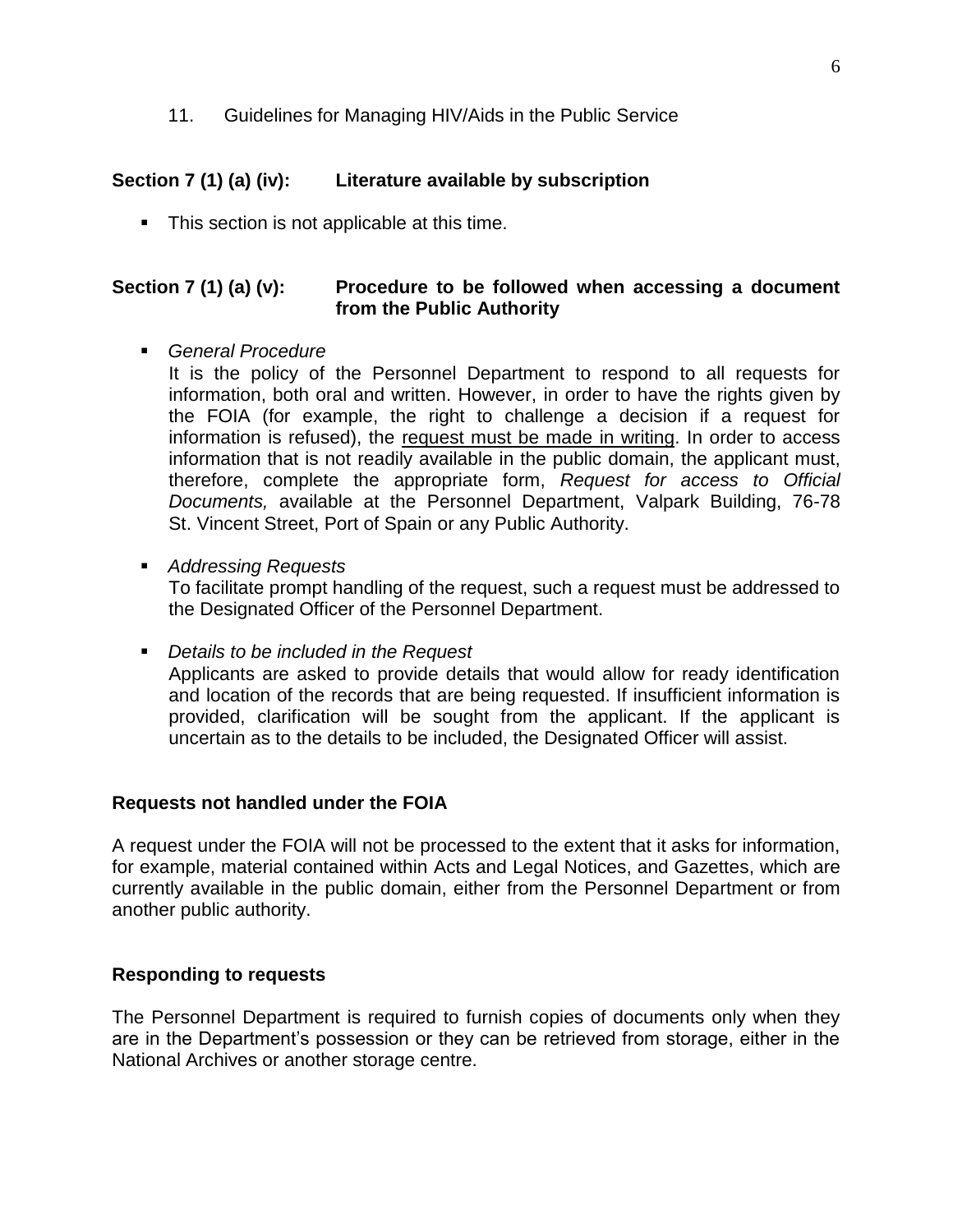Subject to *Section 8 Statements,* an applicant is entitled to only one (1) copy of a document held in the Department. If the Department is unable to make a legible copy of a document, it will furnish the best copy possible and note its quality when replying. In treating with requests, the Personnel Department is not under obligation to:

(a) create new documents

(b) perform research for the applicant.

#### **Time Limits**

*General*

The Personnel Department will determine whether a request for access to information will be granted as soon as practicable but no later than **30** days after the request has been made, as required by Section 15 of the FOIA. If a decision is taken to grant access to the information requested, the person will be permitted to inspect the documents or be provided with copies, if the person so request.

*Fees and Refunds*

The Freedom of Information Fees and Charges Regulations prescribe the fees incurred in making documents available. Where such fees are payable the person is entitled to receive the document/s within seven days of payment of the relevant fee. If the Department fails to provide the information within the sevenday period the person is entitled to a refund of the fees in addition to access to the document/s requested.

# **Section 7 (1) (a) (vi):**

| The Designated Officer is: | <b>Ms. Virginia George</b>                                                                          |
|----------------------------|-----------------------------------------------------------------------------------------------------|
| The Alternate Officer is:  | Ms. Donna Byron-Douglas                                                                             |
| Address:                   | <b>Personnel Department</b><br><b>Valpark Building</b><br>76-78 St. Vincent Street<br>Port of Spain |
| Telephone:                 | (868) 623 7125 Ext 233<br>(868) 625 1753                                                            |
| Fax:                       | (868) 624 2640                                                                                      |

**Section 7 (1) (a) (vii): Advisory Boards, Councils, Committees, and other Bodies**

**This section is not applicable at this time.**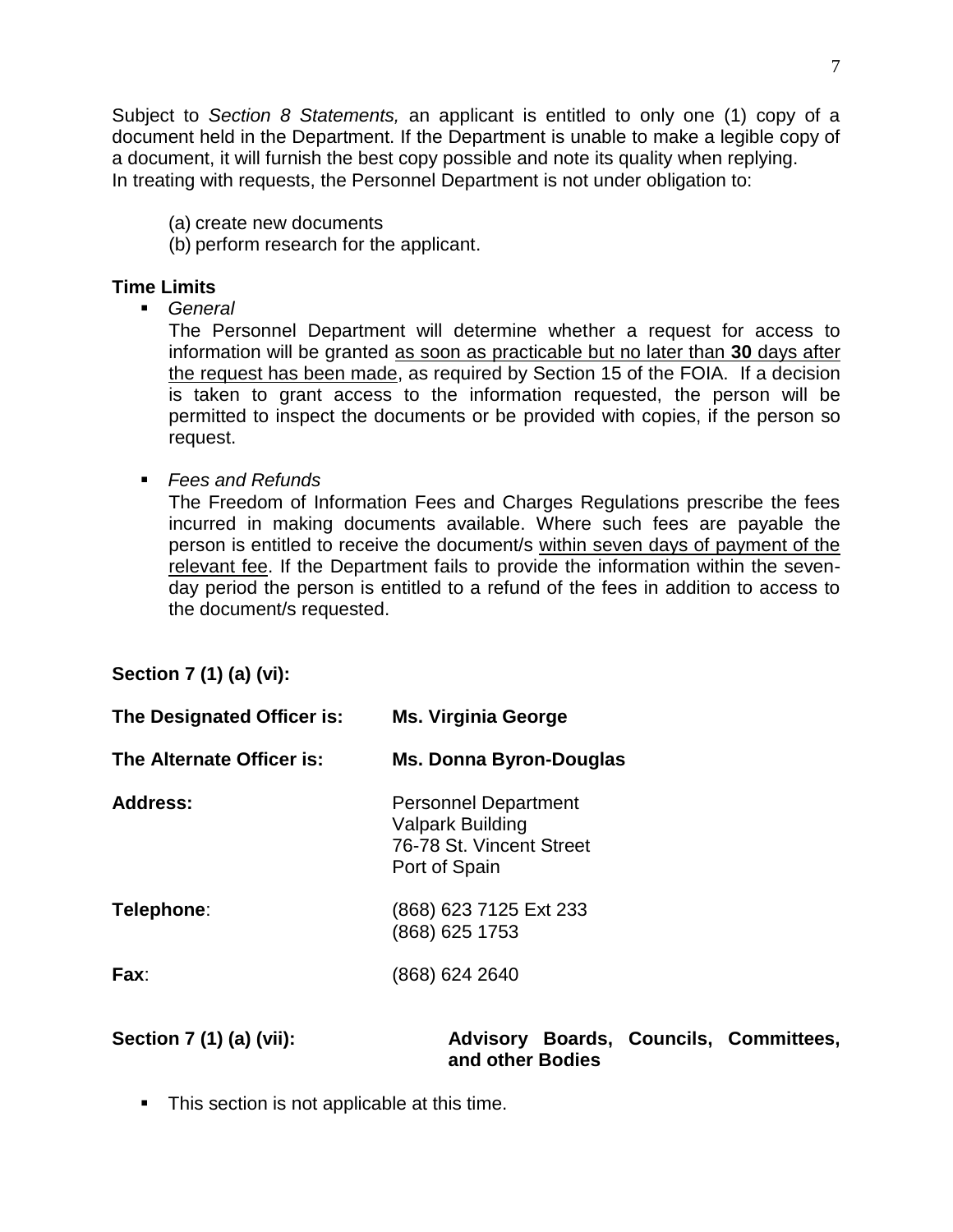#### **Section 7 (1) (a) (viii): Library/Reading Room Facilities**

Information can be accessed at the Personnel Department's Library, situated on Level 3 of the Valpark Building, 76-78 St Vincent Street, Port of Spain between the hours of 9:00 a.m. and 3:30 p.m., Monday to Friday.

All documents are available for perusal. Books which are designated 'textbooks' in the Personnel Department's Library are not available for loan.

#### **Section 8: Statements**

*The documents listed at numbers 1-2 below are used to guide officers within the Personnel Department and are available for purchase at the Government Printery. Those listed at numbers 3-32 are available at the Personnel Department for inspection purposes only.* 

- 1. Service Acts and Regulations
- 2. Laws of the Republic of Trinidad and Tobago
- 3. Guidelines for contract employment in Government Ministries/Departments and Statutory Authorities and in the Tobago House of Assembly
- 4. Circular Memoranda to Permanent Secretaries/Heads of Department and certain Statutory Authorities and the Chief Administrator, Tobago House of Assembly
- 5. Circulars to Permanent Secretaries/Heads of Department and certain Statutory Authorities and the Chief Administrator, Tobago House of Assembly in respect of *Guidelines for the Administration of Devolved Functions*
- 6. Manual of Terms and Conditions of Employment
- 7. Minutes of meetings with Association/Unions including Step IV, Grievance Procedure (Daily-rated) except where parties agree they are confidential
- 8. Memoranda of Agreement with various Associations/Unions
- 9. Collective Agreements applicable to workers in respect of whom the Chief Personnel Officer is deemed by the Industrial Relations Act to be the Employer
- 10. Classification and Compensation Plans for the Trinidad and Tobago Teaching Service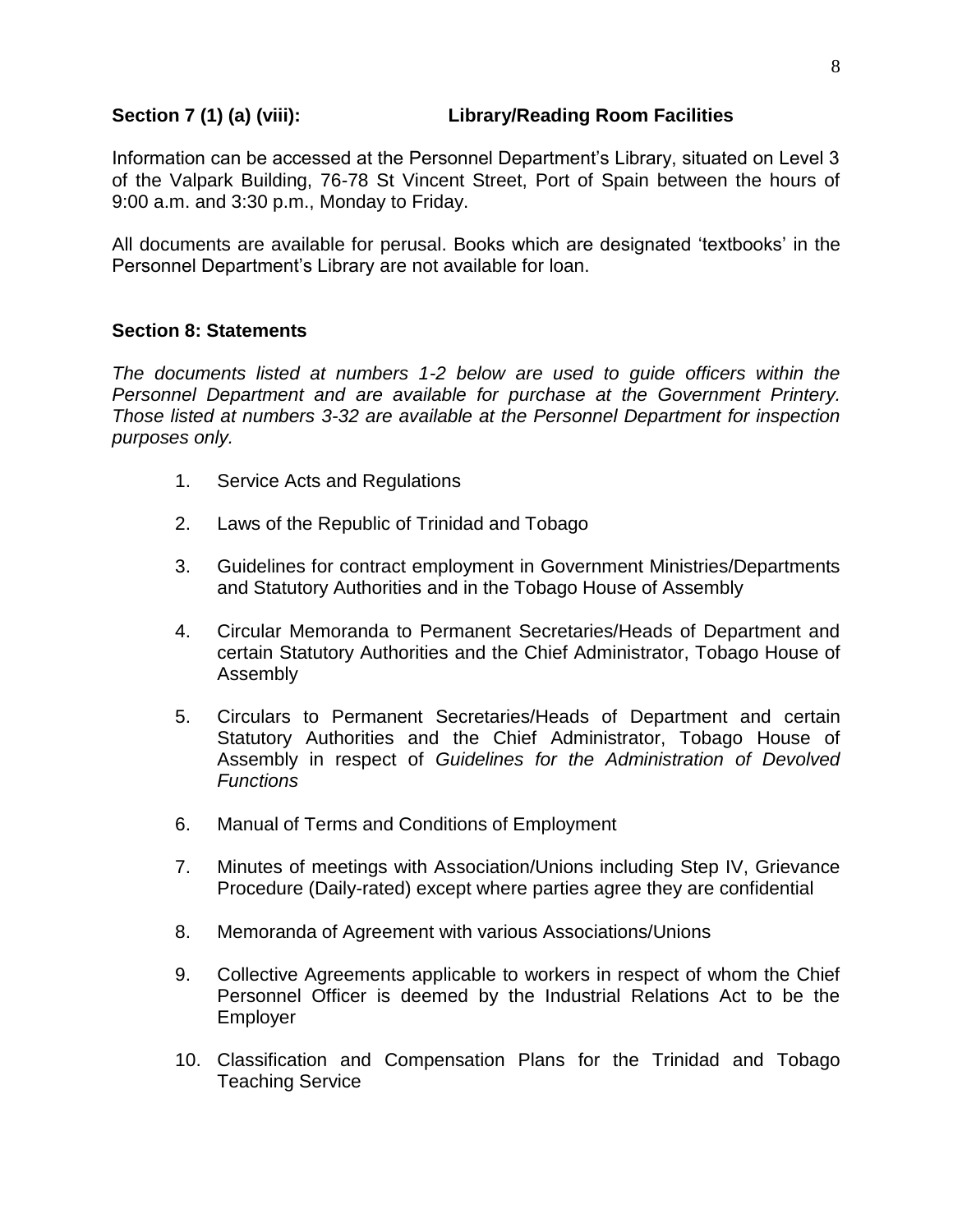- 11. Classification and Compensation Plans for the Trinidad and Tobago Police **Service**
- 12. Classification and Compensation Plans for the Trinidad and Tobago Fire **Service**
- 13. Classification and Compensation Plans for the Trinidad and Tobago Prison Service
- 14. Classification and Compensation Plans for the Civil Service and Statutory Authorities subject to the Statutory Authorities Act
- 15. Remuneration Arrangements for holders of offices in the Judicial and Legal Service.
- 16. Report of Cabinet-appointed Committee to explore issues related to the implementation of Group Health Insurance coverage for the Public Service
- 17. A report of the selection of an Administrator for the Group Health Plan by a Joint Committee representatives from NUGFW and the Personnel **Department**
- 18. A report on the evaluation of prospective Plan Administrators of the Group Health Plan for monthly-paid officers in the Civil Service, Statutory Authorities and the Tobago House of Assembly
- 19. Documents of Sessions of the Industrial Relations Management Roundtable:
	- The Industrial Court and the Principles of Equity
	- Violence in the Workplace
- 20. Reports of the Salaries Review Commission that have been approved by Cabinet
- 21. Personnel Department Circulars from 1969 to 2011
- 22. Personnel Department (Office of the Chief Personnel Officer): Role, Responsibilities and Functions
- 23. Employee Assistance Programme (EAP) Policy for the Public Service of Trinidad and Tobago
- 24. Guidelines for the Administration of the Employee Assistance Programme (EAP) for the Public Service of Trinidad and Tobago
- 25. Branching Out A Guide to VTEP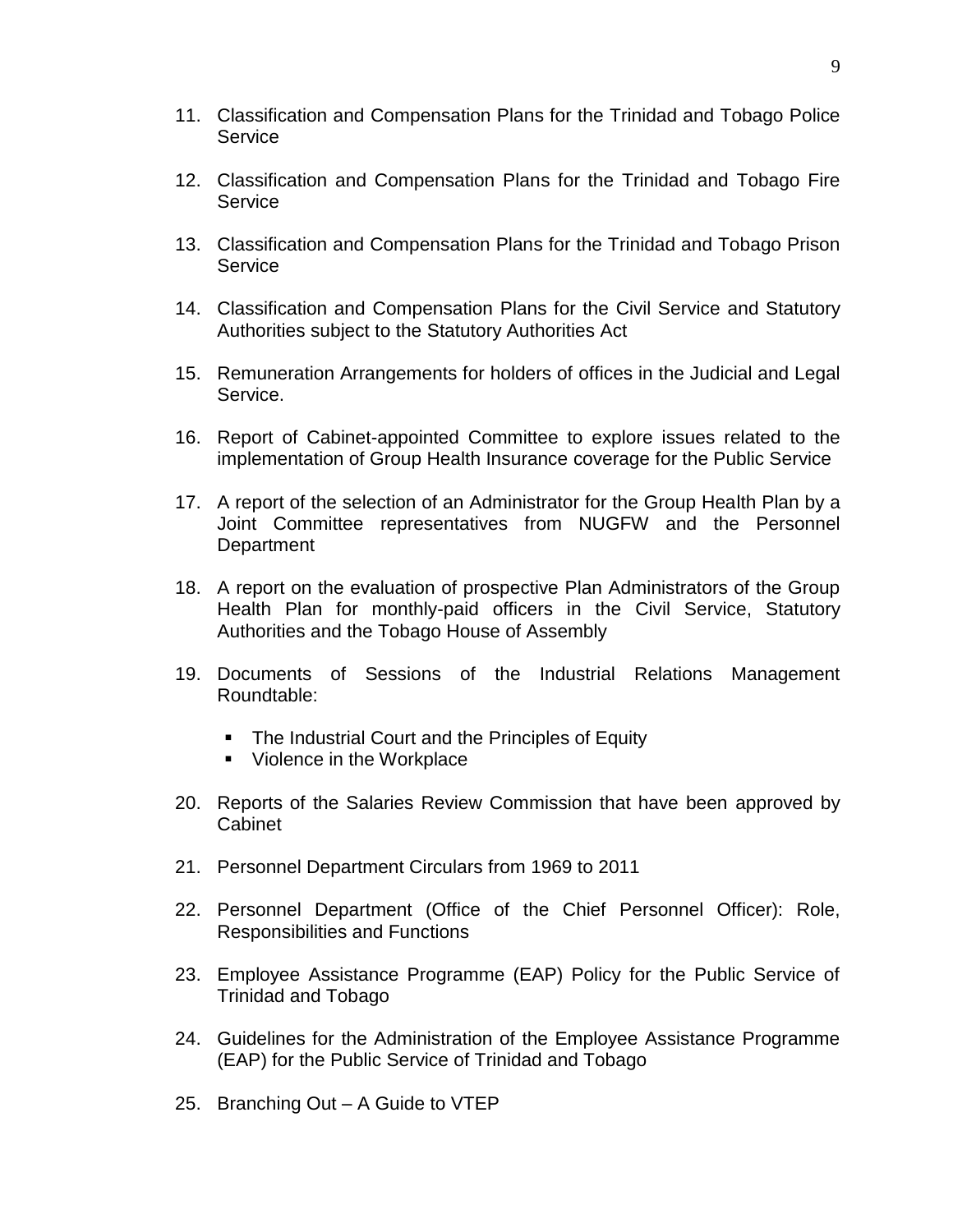- 26. Manuals on the Performance Management system:
	- Discussing Performance: A Programmed Learning Text
	- Shaping Performance: A Manual for Performance Management in the Public Service
- 27. Report of the Joint Working Party on Reclassification and Upgrading of all Jobs in the Bargaining Unit represented by the National Union of Government and Federated Workers
- 28. Events Co-ordination, Protocol and Etiquette Guidelines for the Office of the Chief Personnel Officer
- 29. Guidelines for the Administration of Devolved Functions
- 30. Training Policy for the Public Service of Trinidad and Tobago
- 31. Ministerial Performance Management Framework Reports
- 32. Guidelines for Managing HIV/Aids in the Public Service.

| <b>Section 9 Statements:</b> | <b>Reports and Statements</b>                                                                                                          |
|------------------------------|----------------------------------------------------------------------------------------------------------------------------------------|
| Section $9(1)(a)$ :          | "A report or a statement containing the advice or<br>recommendations, of a body or entity established<br>within the public authority." |

- **This section is not applicable at this time.**
- **Section 9 (1) (b): "A report or a statement containing the advice or recommendations, of a body or entity established outside the public authority by or under a written law, or by a Minister of Government or other public authority for the purpose of submitting a report or reports, providing advice or making recommendations to the public authority or to the responsible Minister of that public authority."**
	- **This section is not applicable at this time.**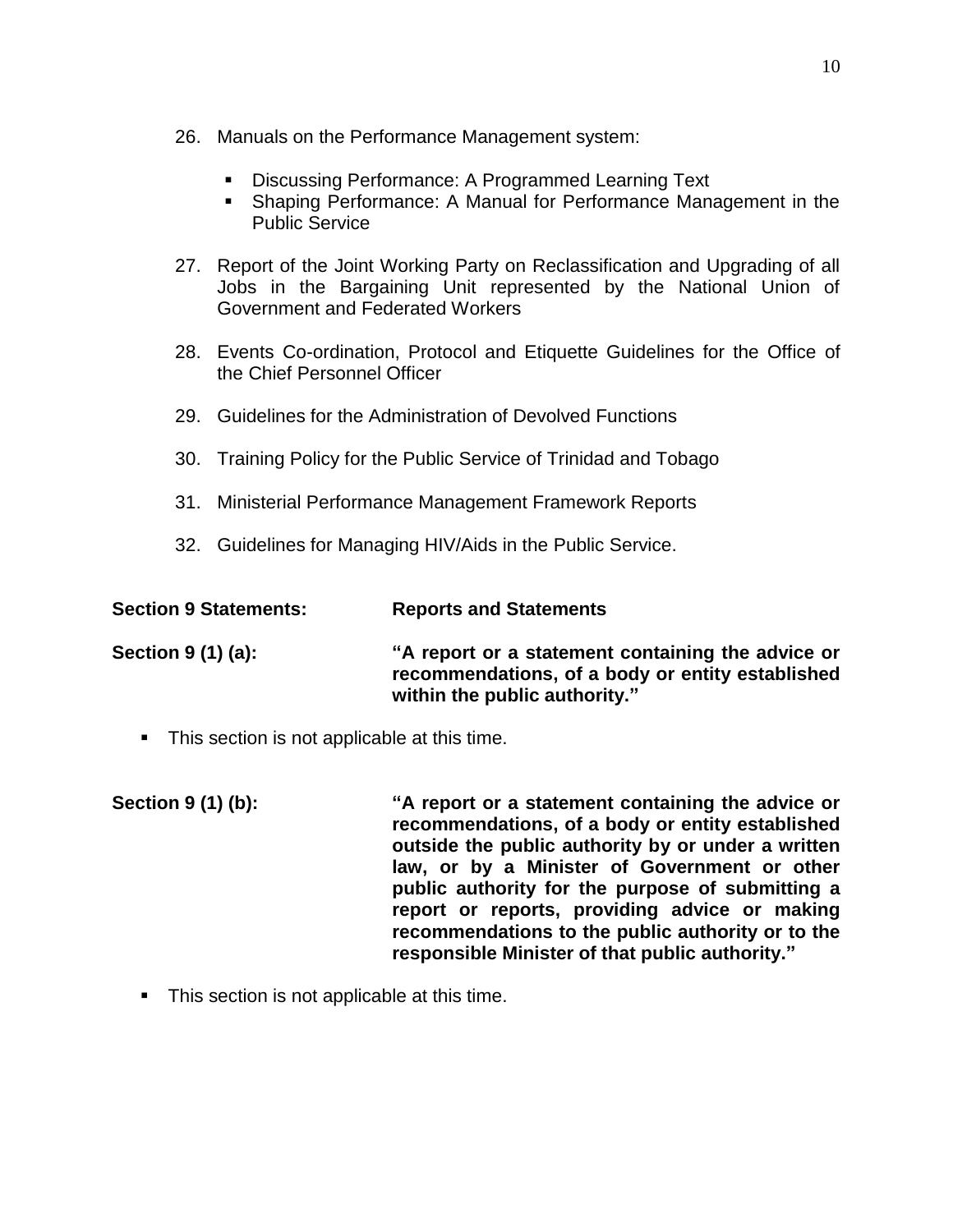**Section 9 (1) (c): "A report, or a statement containing the advice or recommendations, of an inter-departmental Committee whose membership includes an officer of the public authority."**

**This section is not applicable at this time.** 

**Section 9 (1) (d): "A report, or a statement containing the advice or recommendations of a committee established within the public authority to submit a report, provide advice or make recommendations to the responsible Minister of that public authority or to another officer of the public authority who is not a member of the committee."** 

- This section is not applicable at this time.
- **Section 9 (1) (e): "A report (including a report concerning the results of studies, surveys or tests) prepared for the public authority by a scientific or technical expert, whether employed within the public authority or not, including a report expressing the opinion of such an expert on scientific or technical matters."**
	- Report on Indoor Air Quality Assessment and Health and Safety Audit at the Valpark Building 76-78 St. Vincent Street, Port of Spain
	- Report on the Indoor Air Quality Assessment at the Compensation Management Division No. 59 Frederick Street, Port of Spain.

### **Section 9 (1) (f): "A report prepared for the public authority by a consultant who was paid for preparing the report."**

The following reports are for examination only:

- **Public Service Salary Survey (PriceWaterhouseCoopers)**
- Consultants' Report prepared by KPMG Consulting on the Job Evaluation Exercises in the following Services:
	- Teaching Service
	- **•** Prison Service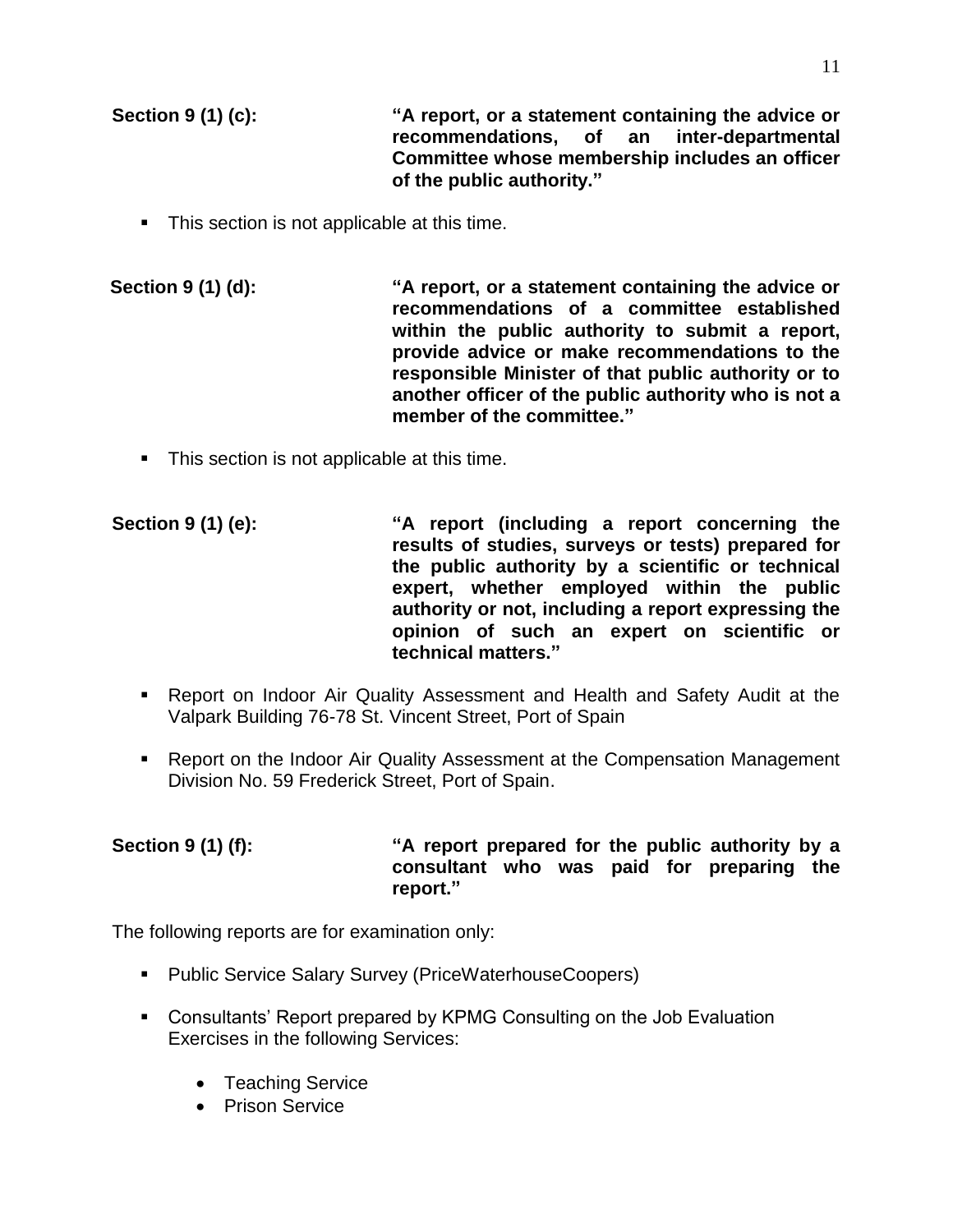- Police Service
- **•** Fire Service
- Consultants' Report on the Job Evaluation Exercise in the Judicial and Legal Service (PriceWaterhouseCoopers)
- Consultant's Report on the Institutional Strengthening of the capacity of Ministries/Departments/Statutory Authority to undertake Human Resource Planning in the Public Service
- **Section 9 (1) (g): "A report prepared within the public authority and containing the results of studies, surveys or tests carried out for the purpose of assessing, or making recommendations on, the feasibility of establishing a new or proposed Government policy, programme or project."**
	- **This section is not applicable at this time.**
- **Section 9 (1) (h): "A report on the performance or efficiency of the public authority, or of an office, division or branch of the public authority, whether the report is of a general nature or concerns a particular policy, programme or project administered by the public authority."**
	- Ministerial Performance Management Framework Reports.
- **Section 9 (1) (i): "A report containing final plans or proposals for the re-organisation of the functions of the public authority, the establishment of a new policy, programme or project to be administered by the public authority, or the alteration of an existing policy, programme or project administered by the public authority, whether or not the plans or proposals are subject to approval by an officer of the public authority, another public authority, the responsible Minister of the public authority or Cabinet."**
	- **Strategic Plan of the Personnel Department 2001-2004**
	- **Human Resource Development Plan of the Personnel Department** 2004-2006